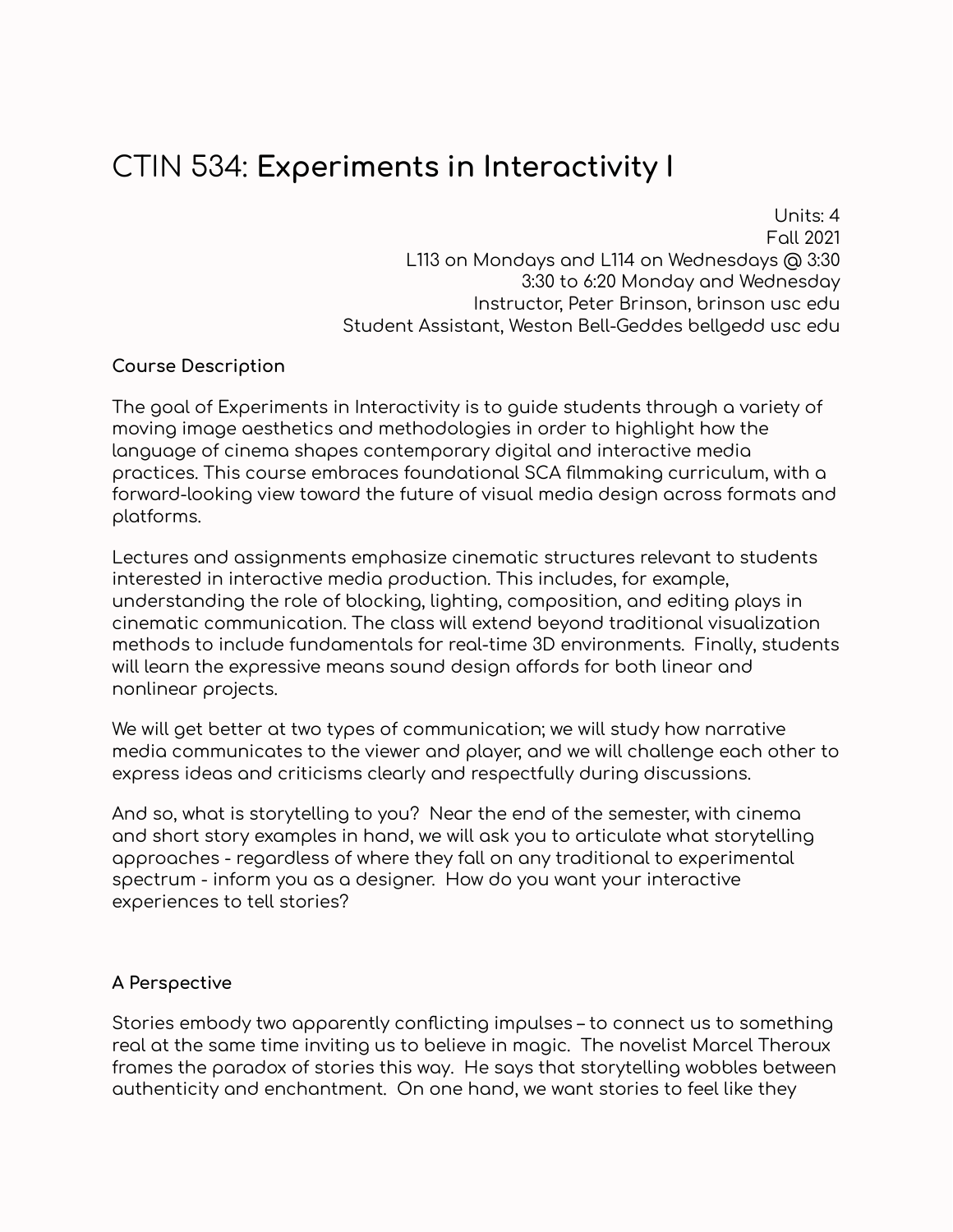must be real for someone, and on the other, we want to engage the possibility of what cannot exist.

A creator's authorial intention plays crucially into the audience and players' interpretations. We know our shows, movies, and games are made by people, and as we watch and play, we contemplate how the author and the work makes meaning. In our lifetime, a computer program will write a brilliant screenplay about a boy and his dog, and because we will know that the writer is software, we will understand that story's meaning differently than if a person had written it.

# **Learning Objectives**

Visual and interactive storytelling

- Harness cinematic language in order to communicate through visual, aural and interactive techniques.
- Articulate how individual cinematic structures build theme and story.
- Explore characterization, arc and tone.
- Create rich and meaningful sound designs.

Articulate aesthetic and conceptual relationships between cinematic and interactive language.

Digital media development

- Design stories for virtual spaces.
- Design and develop 3D interactive worlds with an expressive emphasis on player point-of-view.

Production methods

- Collaborate on shared creative visions.
- Learn how to give and take critique.
- Formally playtest interactive projects.

# **Readings**

\* There are many more [readings](https://drive.google.com/drive/u/1/folders/16S7sPv292OJ3NKT66Cs4u3JKh6ReJ-PQ) in our folder than any student will be asked to read.

Liking What You See: A Documentary by Ted Chiang Painting with Light by John Alton Understanding Comics by Scott McCloud Counter Intelligence by Jonathan Gold Everything Now by Rosecrans Baldwin Down the Rabbit Hole by Matt Margini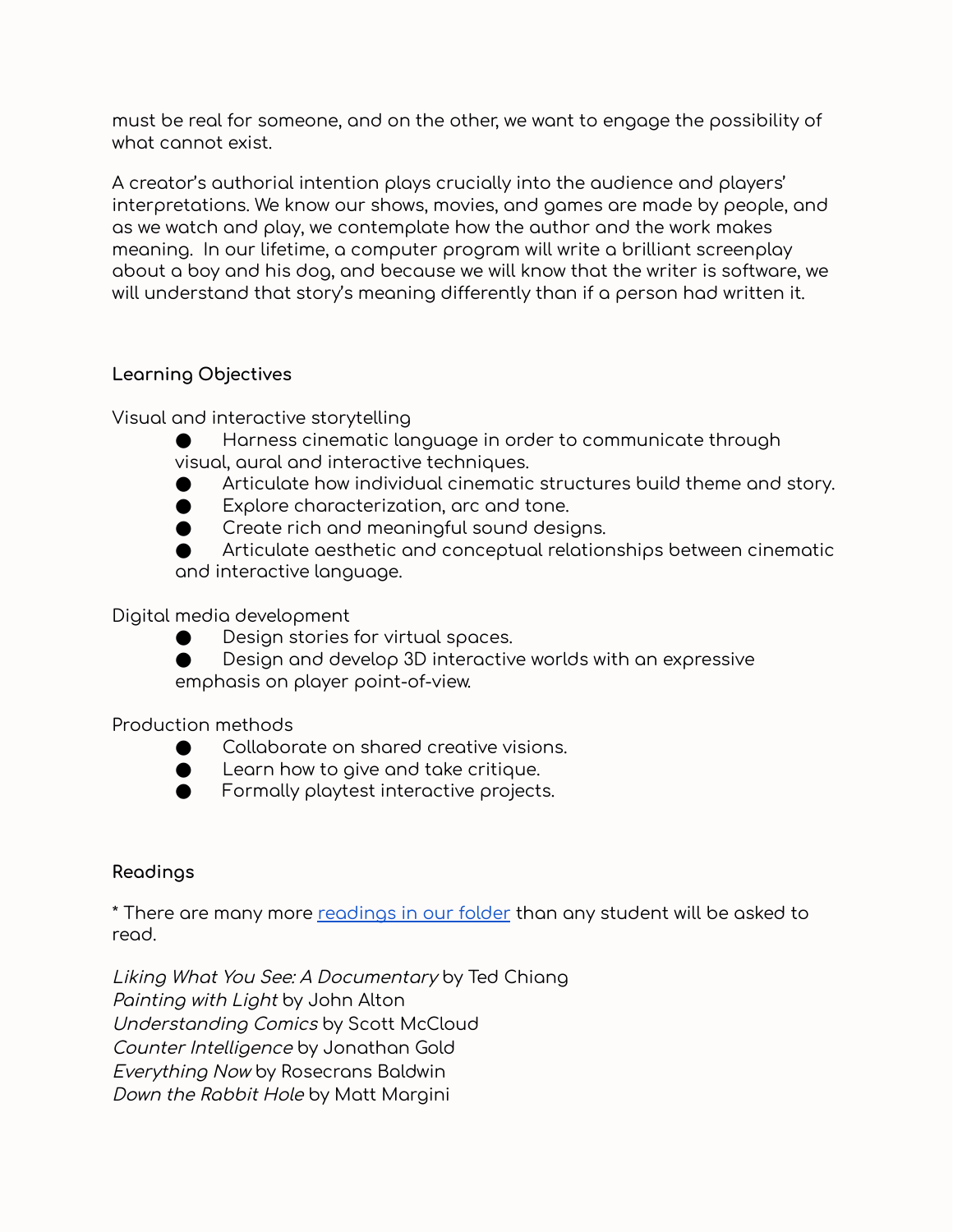The Planiverse by Alexander Dewdney The Library of Babel, by Jorge Luis Borges Michael Bay Finally Made an Art Movie by Jane Anders What is Game University For? by Robert Yang

**Grading**

| 3 Projects   $20\% \times 3 = 60\%$<br>4 Warmups $6\% \times 4 = 24\%$<br>Vimeo Gems   $2.5% \times 2 = 5%$<br>Participation   $11\% \times 1 = 11\%$ |  |
|-------------------------------------------------------------------------------------------------------------------------------------------------------|--|
|-------------------------------------------------------------------------------------------------------------------------------------------------------|--|

# **Schedule**

**-------------------**

# **Part 1: Perception and Attention**

# **Week 1 (Day 1) Aug 23**

After an introduction to the class, we will screen and discuss the relationship between the **camera** and the screen image. What does the viewer see and how is meaning expressed?

Topic: The Camera, The Shot



- Wide, Medium, Close up
- **Angles**
- Leading the Action; headroom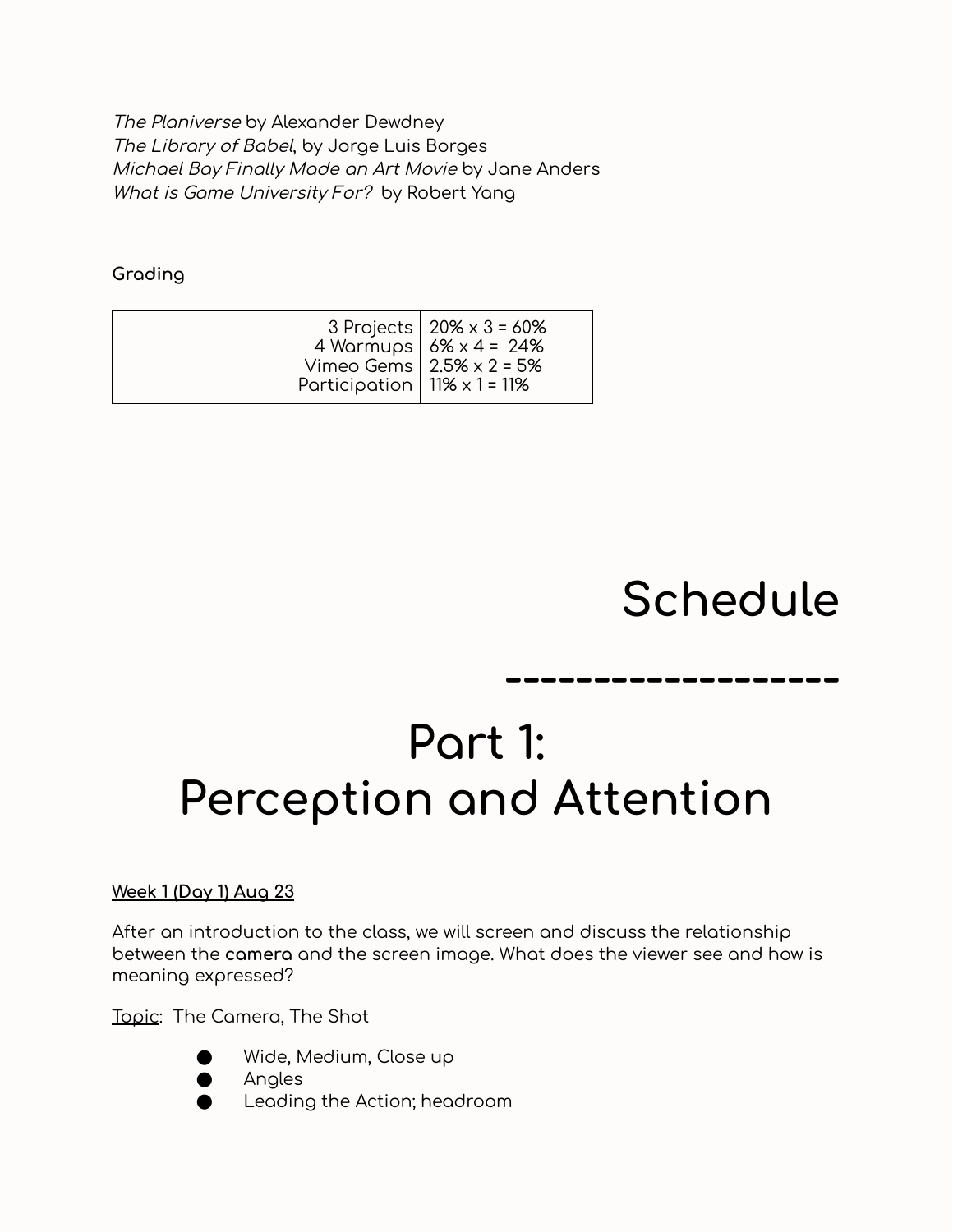Screenings: A Most Violent Year (2014), Grandma's Reading Glass (1900), American Psycho (2000), Ballad Of Buster Scruggs (2018)

#### Workshop: [Link](https://docs.google.com/document/d/1_6YQBbxoeSv-gPvauaxpJMegZSERTy8mK8Vr-b1E2J0/edit)

#### **Week 1 (Day 2) Aug 25**

The principles of **montage** were outlined nearly one hundred years ago. The film cut has meaning; it follows rules of continuity at the same time it provides a substantial change in content. How do sequence and rhythm operate?

Also, we will edit.

Topic: Montage

Continuity and editing conventions such as the 30 degree rule and the reverse angle

- Film space
- Screening: Paris I Love You (2006)

Due: Umurangi [Generation](https://docs.google.com/document/d/1IErxmCIJpTplAB9colQMk_FxUoxkE-aEslkxJBXfnrc/edit) and Filmic Pro

Workshop: Cinematography

#### **Week 2 (Day 1) Aug 30**

\*Meet in SCA 110

Read: [Understanding](https://drive.google.com/drive/u/1/folders/1rxKhs2UpwYhrnVbrS1dgFXTUgri18GIU) Comics **Chapter 4**

The filmmaker chooses what the viewer sees.

Screening: Get Out and Its Antecedents

Due: Made a Vimeo account and share the link with Weston-

#### **Week 2 (Day 2) Sept 1**

Due: A Tutorial and an [Abstraction](https://docs.google.com/document/d/1nzZkgB0vAaZ6vzgxnF_Gj25QM99uS0lYjVTLFrXoTw8/edit) (Warmup)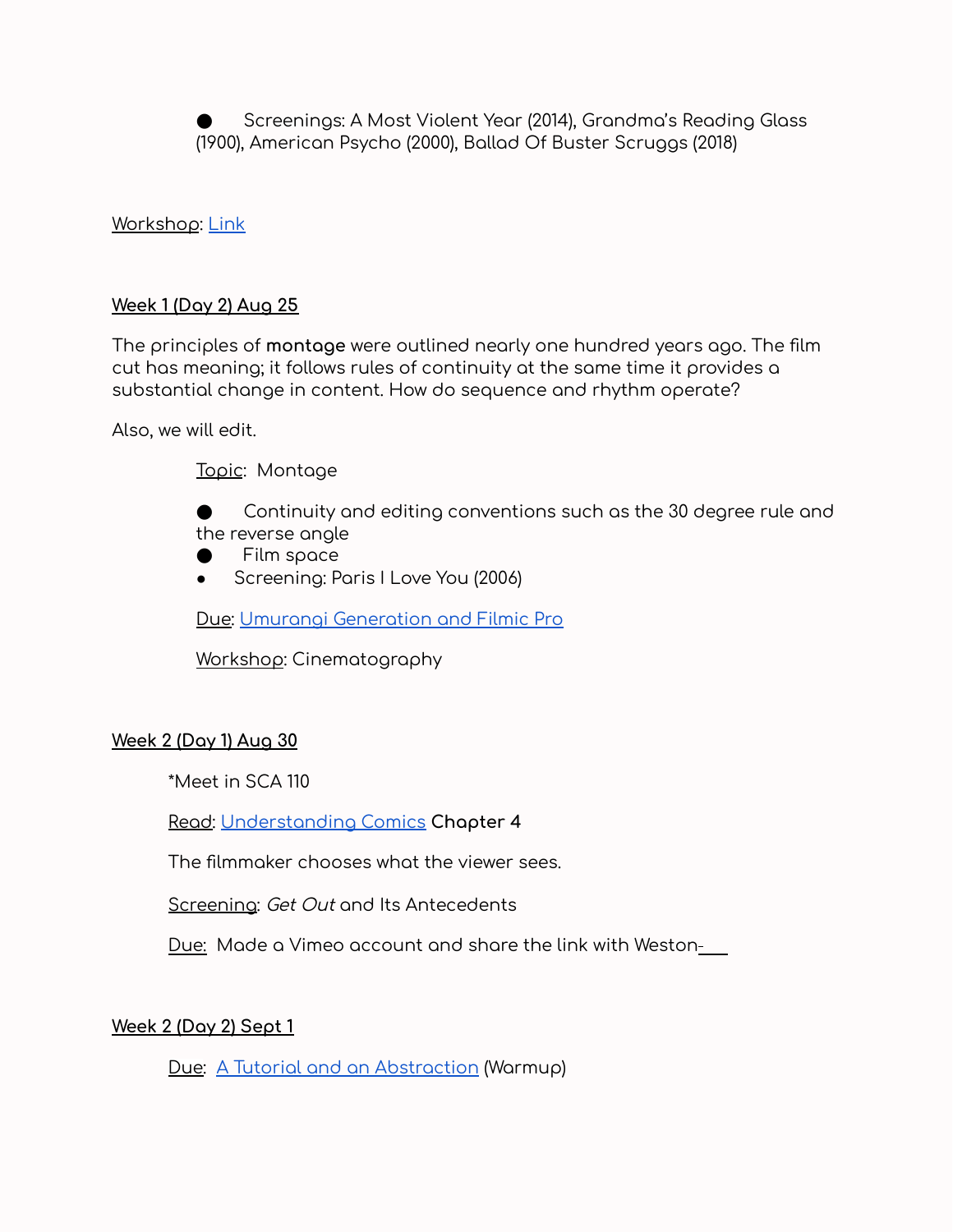# **Part 2: Cause and Effect As Argument**

**Week 3 (Day 1) Sept 6**

Holiday

#### **Week 3 (Day 2) Sept 8**

Workshop: Meet in our classroom and we'll walk to a sound stage for a lighting workshop. Make sure your shoes are "closed toed", so no flip flops. And bring any sort of glovers, mits, or hand towel as you'll be handling hot lighting equipment.

Read: Liking What You See: A [Documentary](https://drive.google.com/drive/u/1/folders/1rxKhs2UpwYhrnVbrS1dgFXTUgri18GIU)

In class, you will be assigned to have a "for" or "against" opinion. We will debate.

The camera's **point-of-view** operates as a primary mechanism for cinema as argument. What does a film say by what it shows and, conversely, what is not said (or seen)?

Screening: Line of Action





Screening: Rule of Thirds



Inglourious Basterds (2009)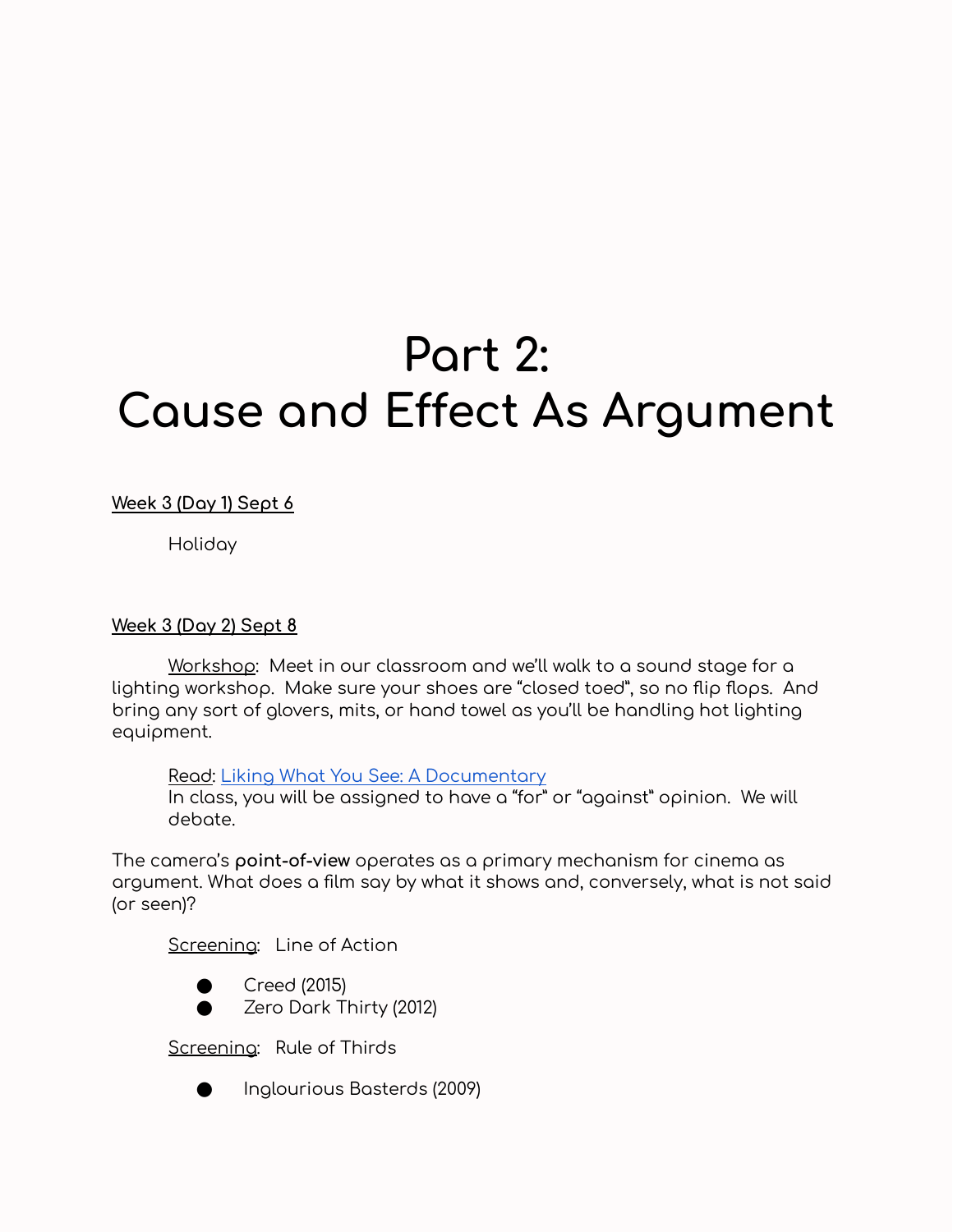#### Screening: Argument

Island of Flowers (1989)

We will discuss the principles of **diegesis** and **storytelling**. Further, what is the relationship between what the character knows and what the audience knows?

Due: Your [Vimeo](https://docs.google.com/document/d/1oPZ2wfqdSl_FvQncp6z8l9fxnrAMEH5_Vt1i_1znOkU/edit) Gems

# **Week 4 (Day 1) Sept 13**

Read: [Painting](https://drive.google.com/drive/u/1/folders/1rxKhs2UpwYhrnVbrS1dgFXTUgri18GIU) With Light

Due: Install [Unity](https://unity3d.com/get-unity/download) 2020.2.1f1 by first installing Unity Hub

Due: Download the zip, **[Lighting](https://drive.google.com/drive/folders/1z1lWtDQxULNfgVB50qnbJhhPC7XFX2Z_?usp=sharing)** 

Workshop: Unity Timeline and Unity Lighting

#### **Week 4 (Day 2) Sept 15**

In dramatic **narrative films**, the protagonist is put in conflict that pressures or forces them to change. As viewers, we anticipate where the character will go (and take us). And if we are surprised by an outcome, we gain insight into that character, often by way of reflecting on prior scenes.

We will discuss how the various forms of **camera movement** create mood and meaning.

Topic: Camera Action and Fundamentals

● Pan, Tracking, Zoom

● Camera mechanics - Focal Length; Depth of Field; Aperture; Shutter Speed

Screenings: Grand Budapest Hotel (2014)

Due: Three [Takes](https://docs.google.com/document/d/1Ls0GuYKzFB7-sHkYnVV-uTRPCiV81b-aQfw2-JBEinw/edit) on a Shot (Warmup)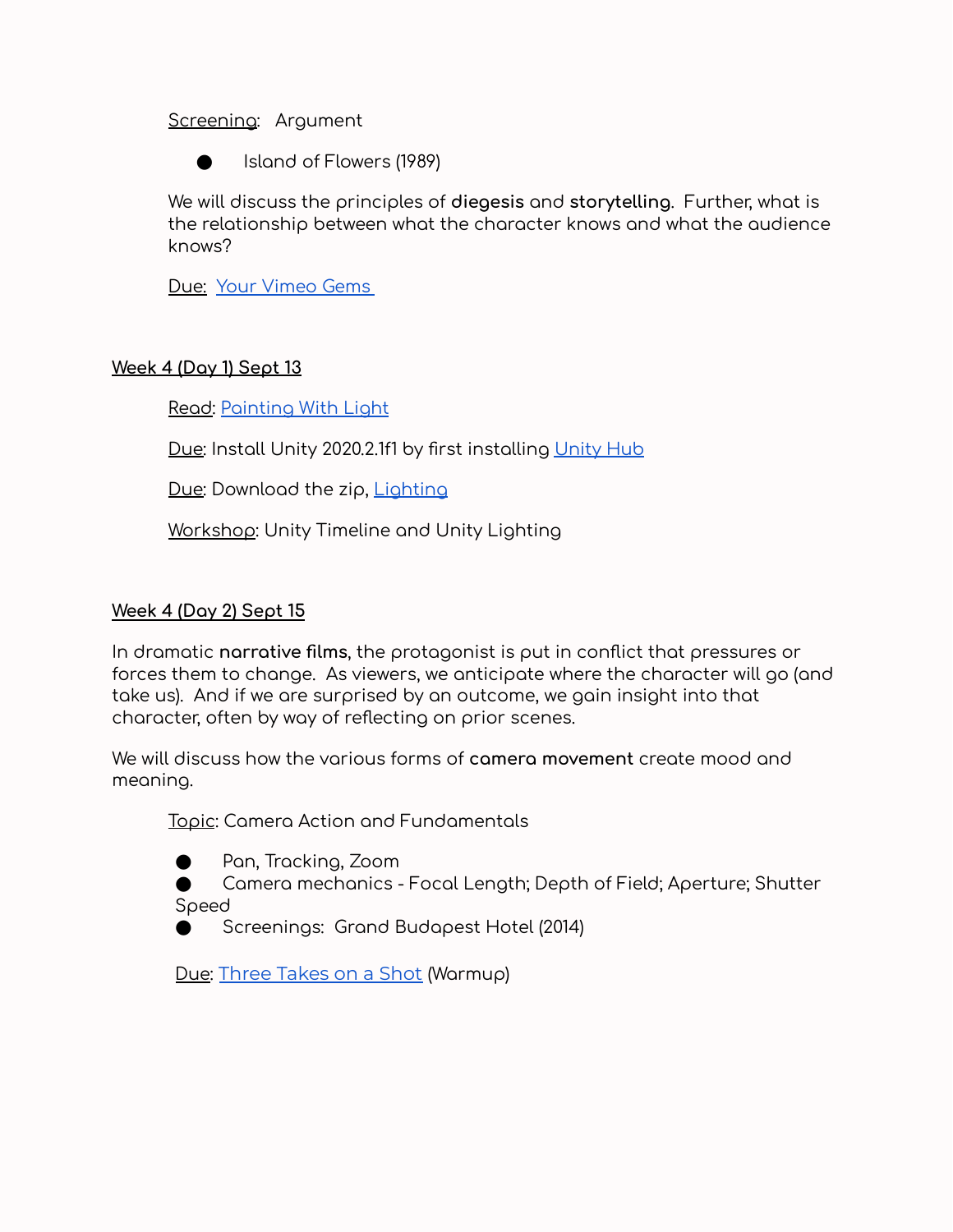# **Part 3: Intent**

# **Week 5 (Day 1) Sept 20**

\*Meet in SCA 110

Read: [Eisenstein](https://drive.google.com/drive/u/1/folders/1rxKhs2UpwYhrnVbrS1dgFXTUgri18GIU)

Screening: Los Angeles Movies (Tangerine, The Big Lebowski, Blade Runner 2049, Mulholland Drive, Friday)

# **Week 5 (Day 2) Sept 22**

Considering the camera and editing techniques reviewed in previous classes, what is the expressive power of the **long take**? After viewing scenes with no formal cuts, we will discuss this signature approach in modernist filmmaking. Films can simultaneously provide a fictional story while being about those cinematic modes of production that created that very fiction.

Topic: The Long Take

Screenings: Birdman (2014), Rope (1948), Sacrifice (1986), The Way Things Go (1988)

Also, we will discuss how a film may operate on two levels - the literal and metaphorical.

Workshop: Unity

Due: Project 1, A Story [Extends](https://docs.google.com/document/d/1N8O-J7OS_BgIUidkMfK-anVcui4hsBXZUZN7R2LYFEE/edit) Twice (video)

**Week 6 (Day 1) Sept 27**

….Continue critiquing Project 1

**Week 6 (Day 2) Sept 29**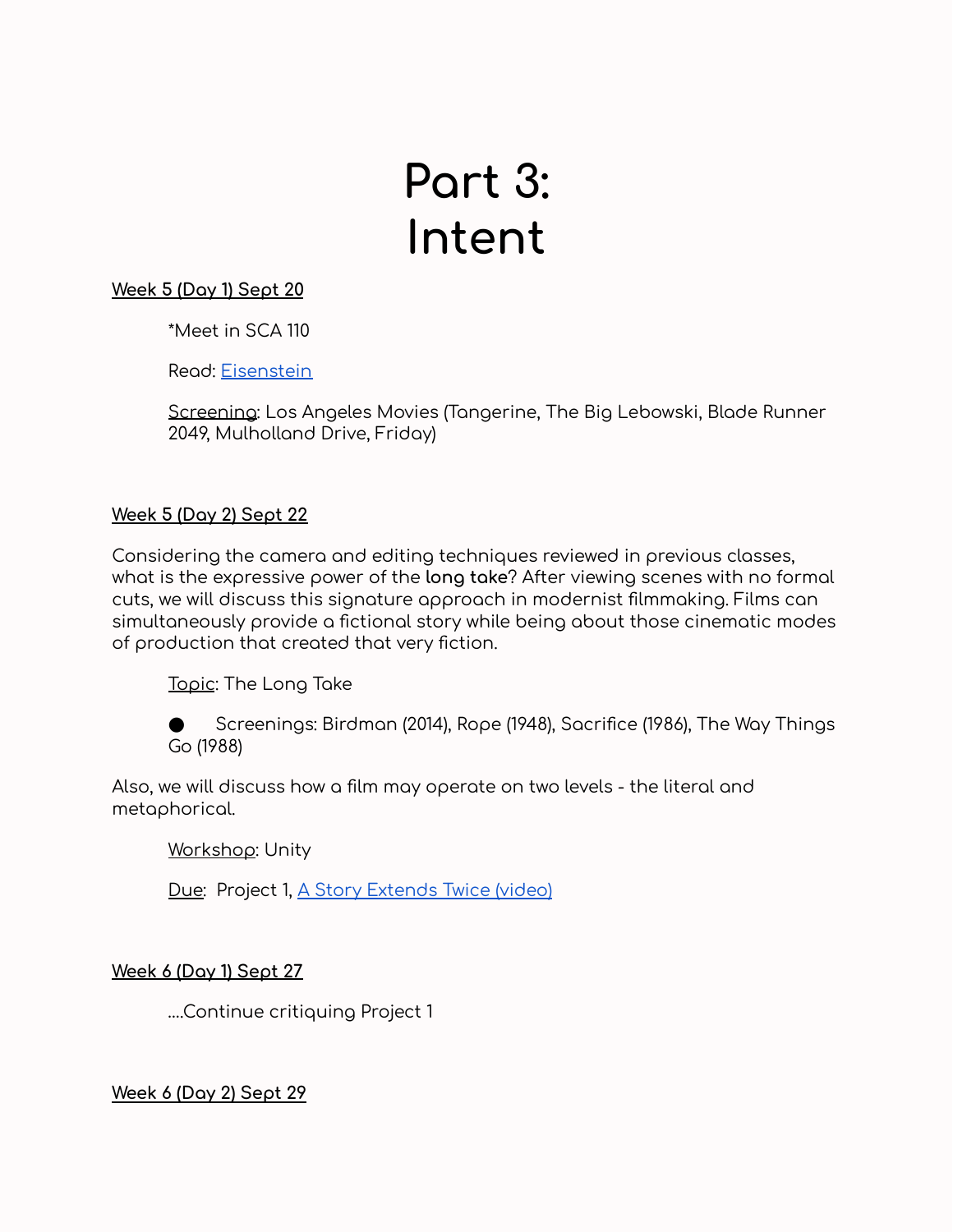Screening: (One Takes) The Way Things Go, Patision Avenue

Screening: World of Tomorrow

Workshop: Unity - A look at the Unity3D game engine with a focus on the first-person-perspective genre; triggers; transform (component). Using Walking [Wonders.](https://drive.google.com/file/d/1Ed8QN0fSizsa7diMbKwWAU1eYHQUv51D/view?usp=sharing)

Watch: Pick from [here](https://vimeo.com/groups/685358)

Read: [Understanding](https://drive.google.com/drive/u/0/folders/16S7sPv292OJ3NKT66Cs4u3JKh6ReJ-PQ) Comics by Scott McCloud (Chapter 3)

# **Part 4: Anticipation and Closure**

**Week 7 (Day 1) Oct 4**

\*Meet in SCA 110

Topic: World Building

● Are there differences between what the viewer and the character knows? Why and how?

Read: [Everything](https://drive.google.com/drive/u/1/folders/1rxKhs2UpwYhrnVbrS1dgFXTUgri18GIU) Now

Read: The Introduction of Counter [Intelligence](https://www.google.com/books/edition/Counter_Intelligence/Agxy6i_QeT0C?hl=en&gbpv=1&printsec=frontcover)

Screening: The Green Knight

Workshop Wednesday's assignment.

**Week 7 (Day 2) Oct 6**

Due: A Hike With [Vistas](https://docs.google.com/document/d/18Goc-UqgKr__fTESsK_lrQ80ErJzwOjXC6791CdlEJc/edit) (Warmup)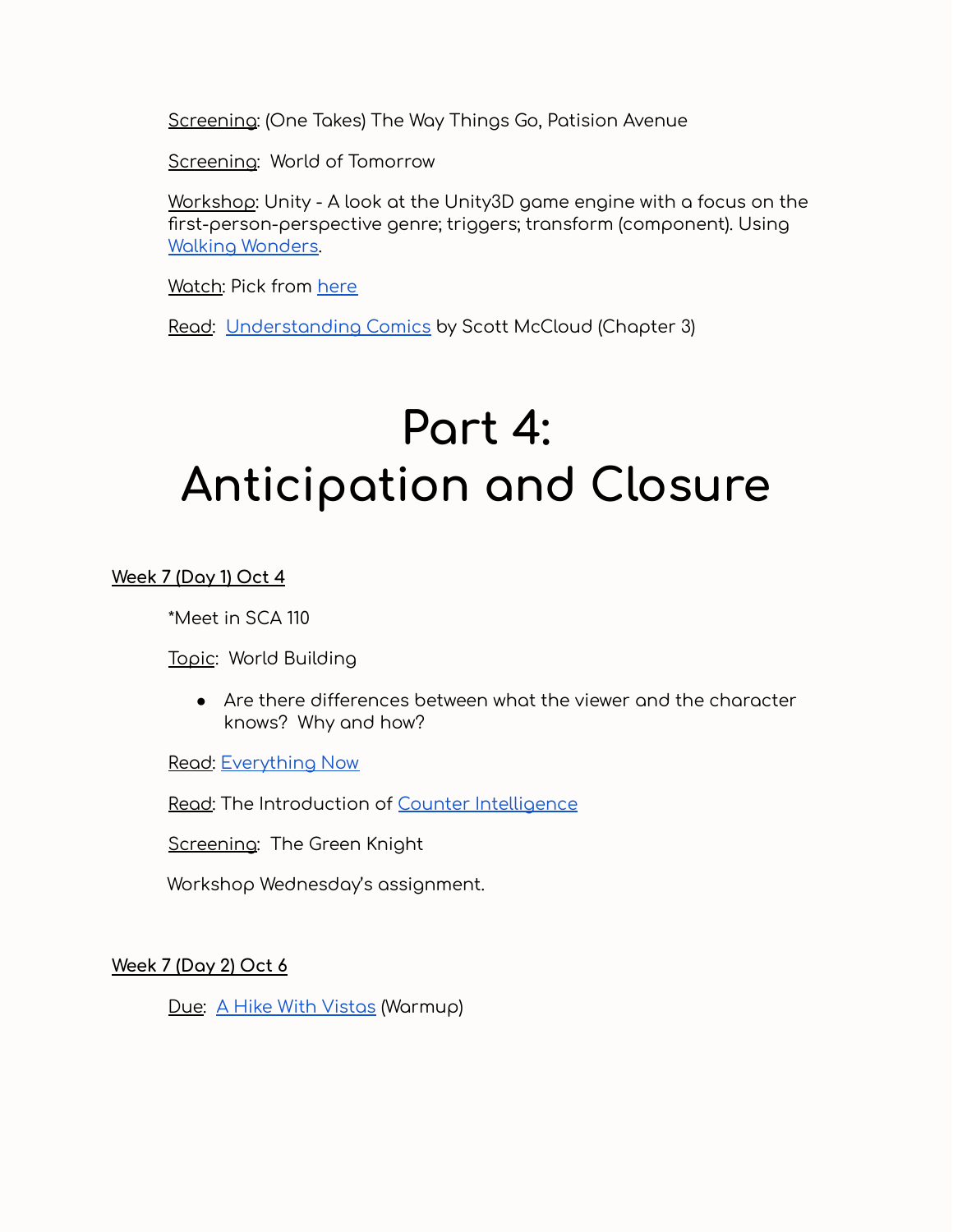# **Part 5: Breaking the Rules**

# **Week 8 (Day 1) Oct 11**

Since the earliest days of cinema, filmmakers have defied the rules of cinematic language, including the approaches we have studied during previous weeks. Is the experimental film best understood in contrast to convention? Does the audience need to have a sense of the avant-garde filmmaker's intentions? And what happens to radical techniques after audiences get used to them?

Topic: Alice in Wonderland and Its Successors

Topic: Counterculture (before video games)

#### Screening:

- Twin Peaks, 2017
- Inland Empire, 2006
- Superdyke, 1975
- The Cabinet of Dr. Caligari, 1919
- Phantom of Liberty, 1972
- Space is the Place, 1972

Read: [Michael](http://io9.gizmodo.com/5301898/michael-bay-finally-made-an-art-movie) Bay Finally Made an Art Movie

Read: [D](http://io9.gizmodo.com/5301898/michael-bay-finally-made-an-art-movie)own the [Rabbit](https://www.theatlantic.com/entertainment/archive/2016/03/alice-in-wonderlands-influence-on-video-games/473082/) Hole

#### **Week 8 (Day 2) Oct 13**

Workshop Project 2

Read: [T](https://drive.google.com/open?id=18Xx9rovDYDkgomj8ao0btcvlIN58Itou)he [Planiverse](https://drive.google.com/drive/u/1/folders/1rxKhs2UpwYhrnVbrS1dgFXTUgri18GIU) (stop at page 58)

Screening: Imagining the 10th Dimension

**Week 9 (Day 1) Oct 18**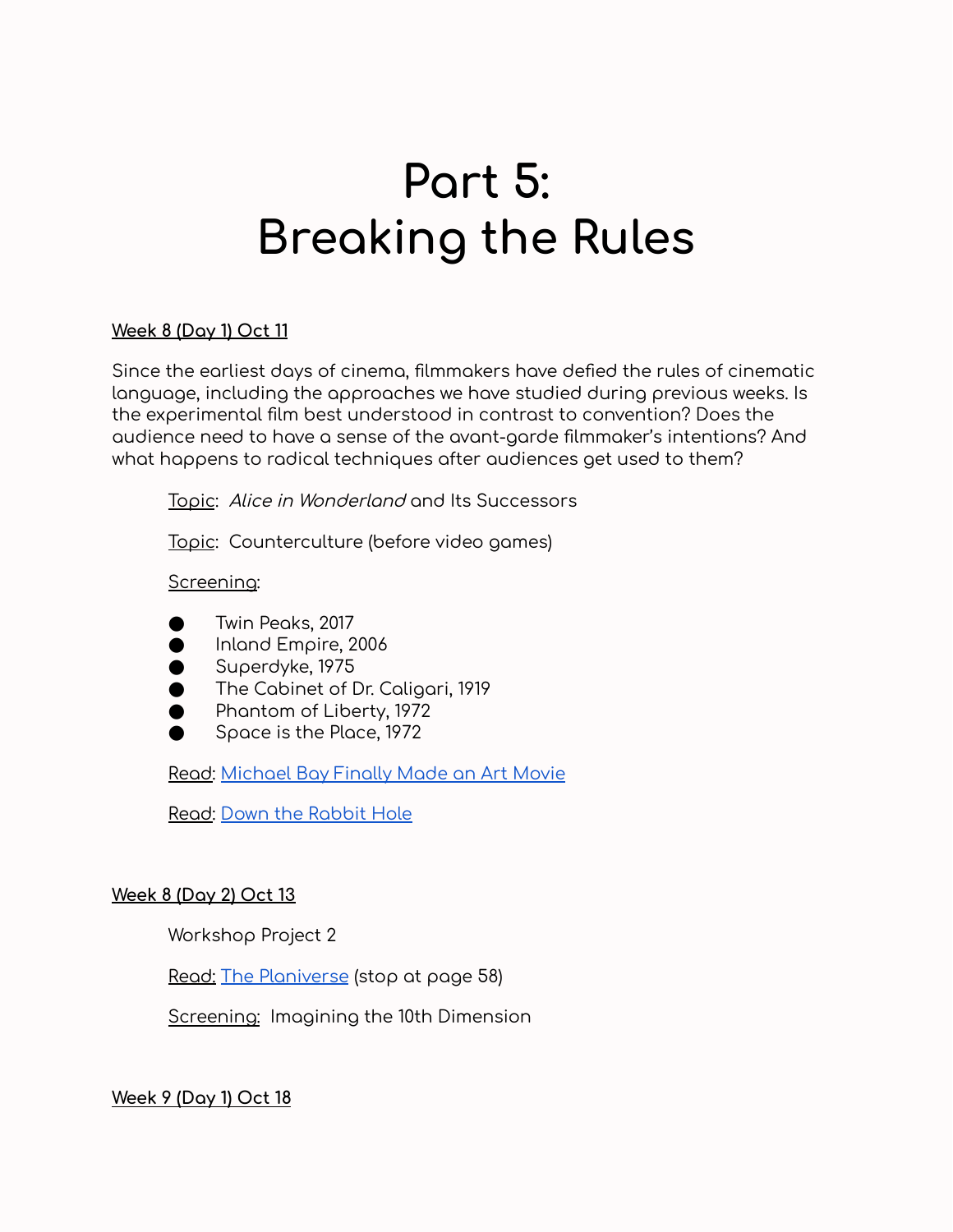\*Meet in SCA 110

Due: Project 2, [Space](https://docs.google.com/document/d/1UROtz15Kw96b1j0QgDThciBGoWITlMdtag9XaeP7V50/edit) and Story

# **Week 9 (Day 2) Oct 20**

Critique the rest of Project 2

Watch: Pick from [here](https://vimeo.com/groups/685358)

(Indiecade late this week)

# **Part 6: World as Character**

# **Week 10 (Day 1) Oct 25**

Individual Meetings.

**Week 10 (Day 2) Oct 27**

\*Meet in RZC 119 IMAX Theatre

Due: Your [Vimeo](https://docs.google.com/document/d/1qsimAw54KFlJP3lcwQRe7gkdVRUhIiZTdrUUNGVVcN8/edit) Gems (again)

#### **Week 11 (Day 1) Nov 1**

Let us think about the videogame, not as a medium, but as an experience. We will describe various types of **design goals**.

Screening: Scripted Spaces

Popular feature **animation** from studios like Disney and Pixar are aligned with dramatic narrative discussed in the previous class. But the history of animation is replete with a separate approach to story. Such examples of "experimental animation" draw from elemental stories of folklore and fairy tales, and feature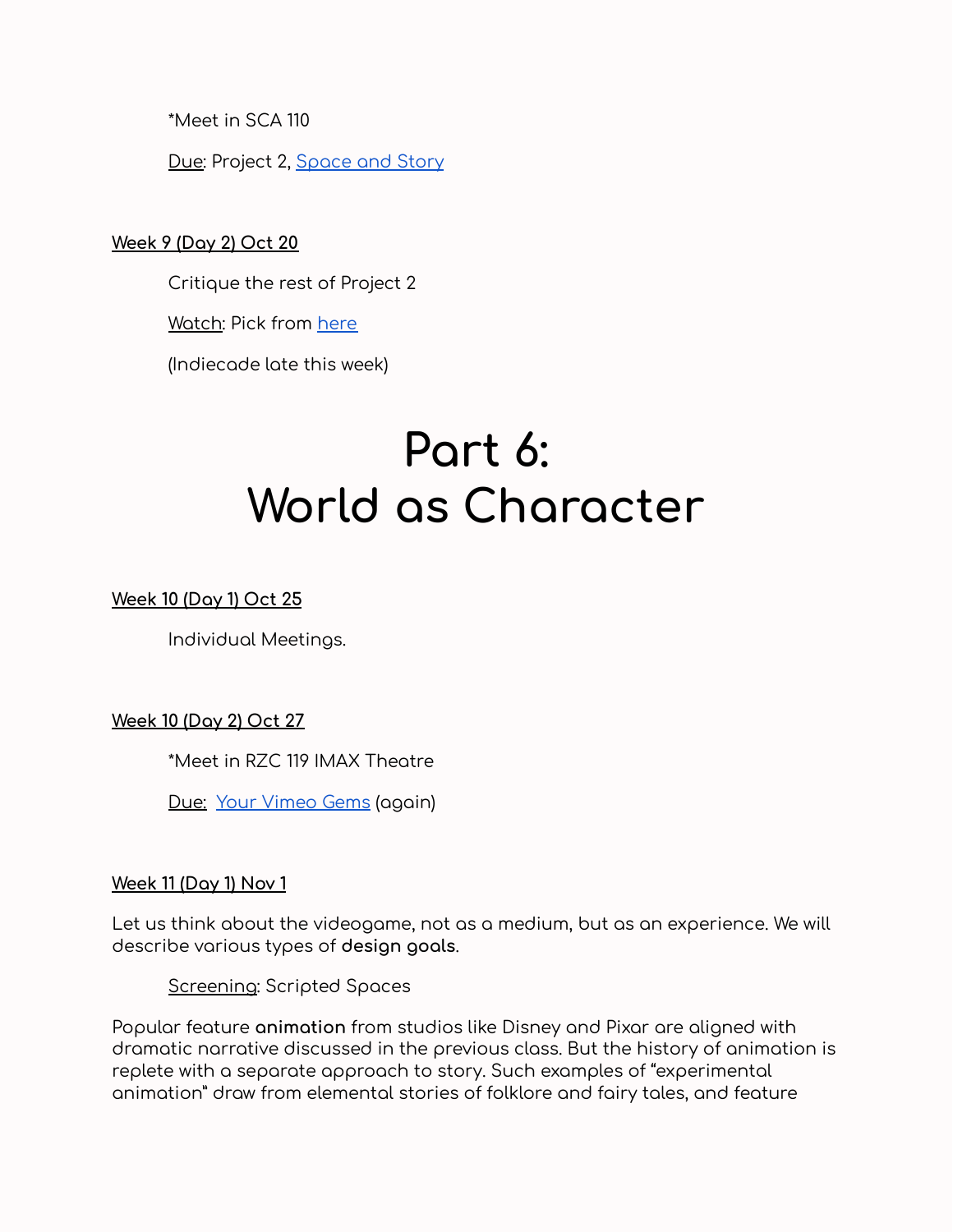"scripted journeys". The character is controlled by surrounding forces, and viewers project their own sensibilities onto the character. The video game designer has much to learn from this history.

Screening: Animation is Dream Allegory

- Morality (Balance, 1989)
- Immorality (Pride of Strathmoor, 2014)
- Desire (The Story of the Cat and the Moon, 1997)

We will study a primary influence on videogames - the **scripted space** (the painted dome, the mall, casinos, theme parks). Additionally, what storytelling approaches do we recognize from our discussion of animation as stories-of-elemental-determinism? Who is the main character - the player/protagonist or the world?

# **Week 11 (Day 2) Nov 3**

Read: The [Library](https://drive.google.com/drive/u/1/folders/1rxKhs2UpwYhrnVbrS1dgFXTUgri18GIU) of Babel

—<u>Field Trip</u>: <u>Library [Labyrinths](https://docs.google.com/document/d/1Z0qg5kY5a507VCEUp16fe_lBVAWNsMOS0iKQgpk8HFw/edit)</u>

Workshop: Schell [Questions](https://docs.google.com/document/d/1aJ3spyHYaAKtSUh-2BhTzP5Znr9n6gPyjYdBqNC-Bz4/edit)

# **Week 12 (Day 1) Nov 8**

Read (before you're done with the warmup, below): [Cybernetics](https://docs.google.com/document/d/1bXI3XzCwoouxYbXj9MCQHUWAqNROcPwx1DT416120is/edit) and Ghosts

Due: Authored Sense, [Algorithmic](https://docs.google.com/document/d/18H7VOXll5iv1hIdAQP2g4aEV--rQna17JcZKdUONfl4/edit) Nonsense (Warmup)

#### **Week 12 (Day 2) Nov 10**

\*Meet in RZC 119 IMAX Theatre

Manifold Garden, Piranesi, The Catacombs of Solaris, Everything, Portal, Antichamber, (and old Dr Who intros because we're in the IMAX theater)

#### **Week 13 (Day 1) Nov 15**

Unity Workshop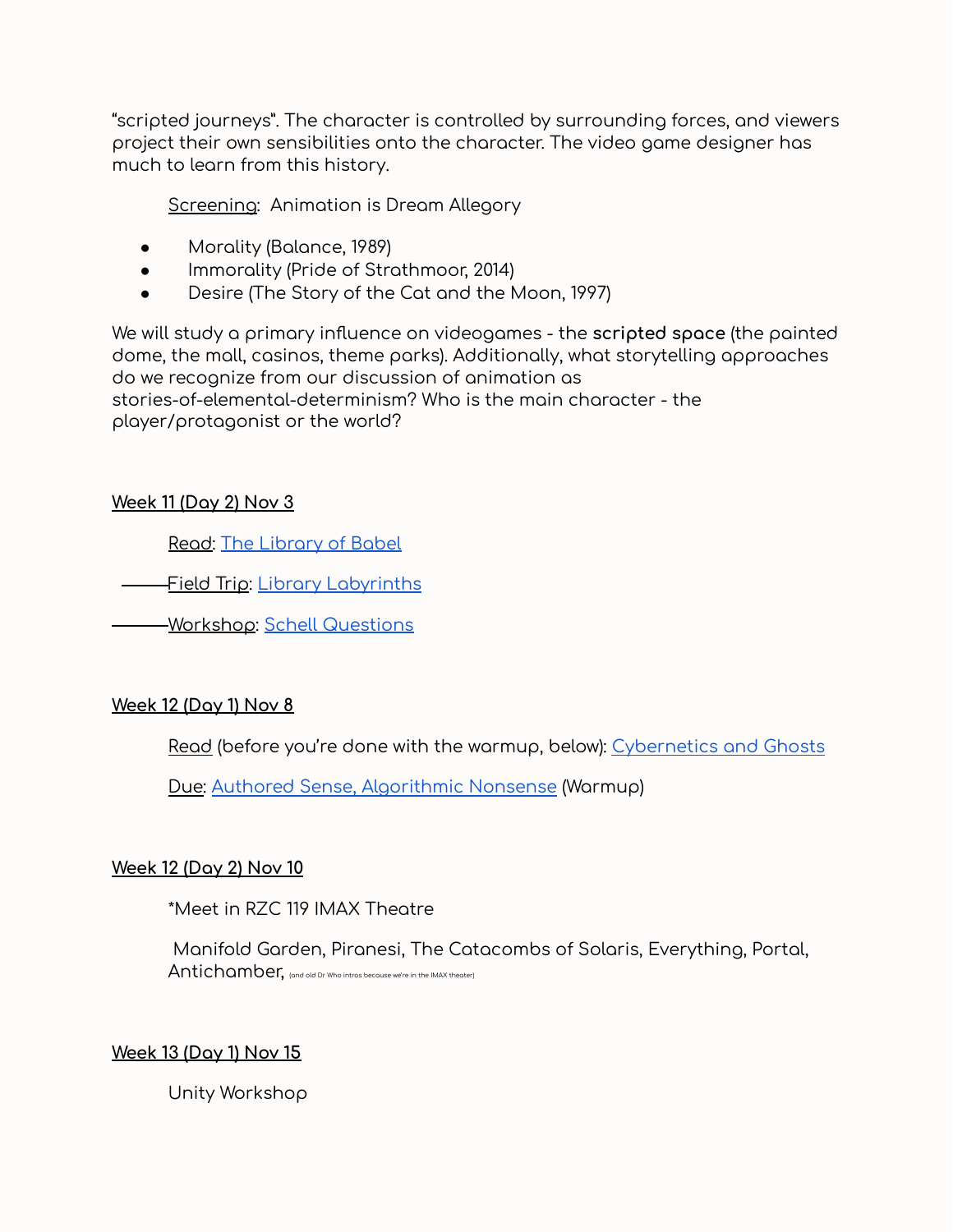#### **Week 13 (Day 2) Nov 17**

We will continue our discussion of scripted spaces by distinguishing three types of **labyrinths** - unicursal, maze, and network. Historically, what types of stories feature labyrinths, and how is that related to the experience of navigating them?

View: Fantastic Planet, Le Petit Cubes, Zelda, Tango

# **Week 14 (Day 1) Nov 22**

Workshop: Schell [Questions](https://docs.google.com/document/d/1st_099gH14I1dY13PcnI9p4Kcvwo-fd3kYxMpKPOriw/edit)

...your final project.

Now that we can all make and distribute digital media, what is next? Who should curate art, and what exactly has the internet done for us?

# **Week 14 (Day 2) Nov 24**

Holiday

# **Week 15 (Day 1) Nov 29**

So, what do you know now that you did not know then?

Due: Project 3, [Recombinant](https://docs.google.com/document/d/1qXoHoKr57BShKOtqQmW6OrgLNXyFicXMqRgXMaDzpzU/edit) Structure

# **Week 15 (Day 2) Dec 1**

Read: What is Game [University](https://www.blog.radiator.debacle.us/2018/05/what-is-game-university-for.html) For? by Robert Yang

# **Final**

Write one page about what classes and projects you plan to take on during the next 2 years, due when we are scheduled for an exam. (We do not have an exam).

**Missing an Assignment Deadline, Incompletes:**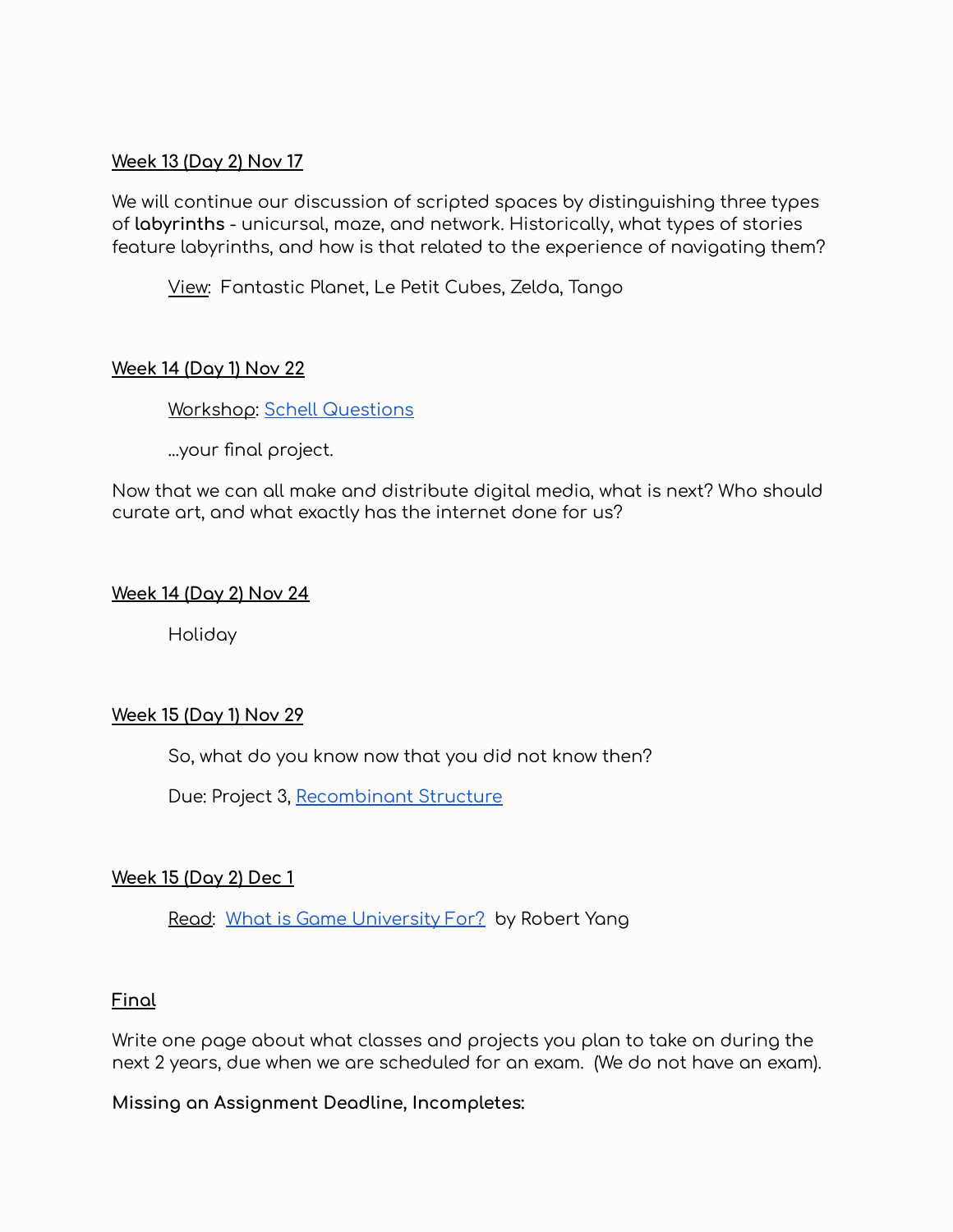The only acceptable excuses for missing an assignment deadline or taking an incomplete in the course are personal illness or a family emergency. Students must inform the instructor **before the assignment due date** and present verifiable evidence in order for a deadline extension to be granted. Students who wish to take incompletes must also present documentation of the problem to the instructor or student assistant before final grades are due. An Incomplete can only be assigned after the week 12 withdrawal deadline.

For assignments turned in after the assignment deadline without prior permission from the instructor, a penalty will be imposed equal to 10% of the total available points for the assignment, for each day or part of a day that the assignment is late, up to a maximum of seven days.

# **Attendance Policy:**

Punctual attendance at all classes is mandatory. Students arriving more than five minutes late to three classes, more than ten minutes late to a single class, or leaving early, will be marked as having an unexcused absence from class, unless prior permission has been obtained from the instructor. The following guidelines are from the Interactive Media & Games Division handbook regarding absences and grading and apply to all students.

Guidelines for absences affecting grading

Two unexcused absences: lowers grade one full grade point (for example, from A to B)

Three unexcused absences: lowers grade two full grade points

Four or more unexcused absences: request to withdraw from course (instructor's discretion)

#### Excused absences are:

- - Illness (with a doctor's verification)
	- Family or personal emergency (with verification)

Social media, including text messaging and internet messaging, are excluded from class unless explicitly permitted by the instructor. A 0.5% grade reduction will result from each occurrence of a student being found using them.

#### **Academic Conduct**

Plagiarism – presenting someone else's ideas as your own, either verbatim or recast in your own words – is a serious academic offense with serious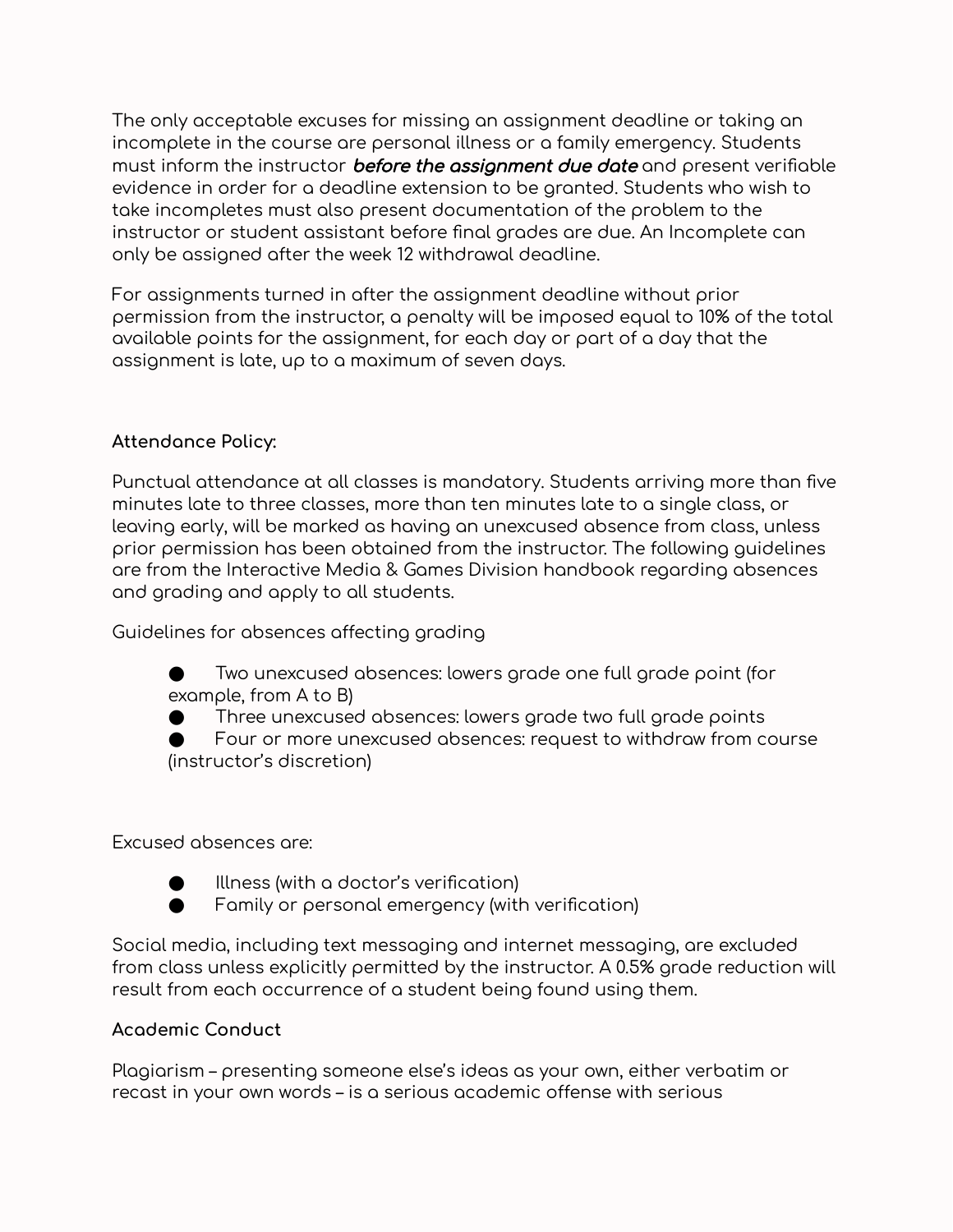consequences. Please familiarize yourself with the discussion of plagiarism in SCampus in Section 11, Behavior Violating University Standard[s](https://scampus.usc.edu/1100-behavior-violating-university-standards-and-appropriate-sanctions/) [https://scampus.usc.edu/1100-behavior-violating-university-standards-and-appro](https://scampus.usc.edu/1100-behavior-violating-university-standards-and-appropriate-sanctions/) [priate-sanctions/.](https://scampus.usc.edu/1100-behavior-violating-university-standards-and-appropriate-sanctions/) Other forms of academic dishonesty are equally unacceptable. See additional information in *SCampus* and university policies on scientific misconduct, <http://policy.usc.edu/scientific-misconduct/>.

Discrimination, sexual assault, and harassment are not tolerated by the university. You are encouraged to report any incidents to the Office of Equity and Diversity <http://equity.usc.edu/> or to the Department of Public Safet[y](http://capsnet.usc.edu/department/department-public-safety/online-forms/contact-us) [http://capsnet.usc.edu/department/department-public-safety/online-forms/cont](http://capsnet.usc.edu/department/department-public-safety/online-forms/contact-us) [act-us](http://capsnet.usc.edu/department/department-public-safety/online-forms/contact-us). This is important for the safety whole USC community. Another member of the university community – such as a friend, classmate, advisor, or faculty member – can help initiate the report, or can initiate the report on behalf of another person. Relationship and Sexual Violence Prevention and Services <https://studenthealth.usc.edu/sexual-assault/> provides 24/7 confidential support, and the sexual assault resource center webpage sarc@usc.edu describes reporting options and other resources.

# **Support Systems**

A number of USC's schools provide support for students who need help with scholarly writing. Check with your advisor or program staff to find out more. Students whose primary language is not English should check with the American Language Institute [http://dornsife.usc.edu/ali,](http://dornsife.usc.edu/ali) which sponsors courses and workshops specifically for international graduate students. The Office of Disability Services and Program[s](http://sait.usc.edu/academicsupport/centerprograms/dsp/home_index.html)

[http://sait.usc.edu/academicsupport/centerprograms/dsp/home\\_index.html](http://sait.usc.edu/academicsupport/centerprograms/dsp/home_index.html) provides certification for students with disabilities and helps arrange the relevant accommodations. If an officially declared emergency makes travel to campus infeasible, USC Emergency Information <http://emergency.usc.edu/>will provide safety and other updates, including ways in which instruction will be continued by means of blackboard, teleconferencing, and other technology.

# **Disruptive Student Behavior**:

Behavior that persistently or grossly interferes with classroom activities is considered disruptive behavior and may be subject to disciplinary action. Such behavior inhibits other students' ability to learn and an instructor's ability to teach. A student responsible for disruptive behavior may be required to leave class pending discussion and resolution of the problem and may be reported to the Office of Student Judicial Affairs for disciplinary action.

# **Syllabus Updates**: